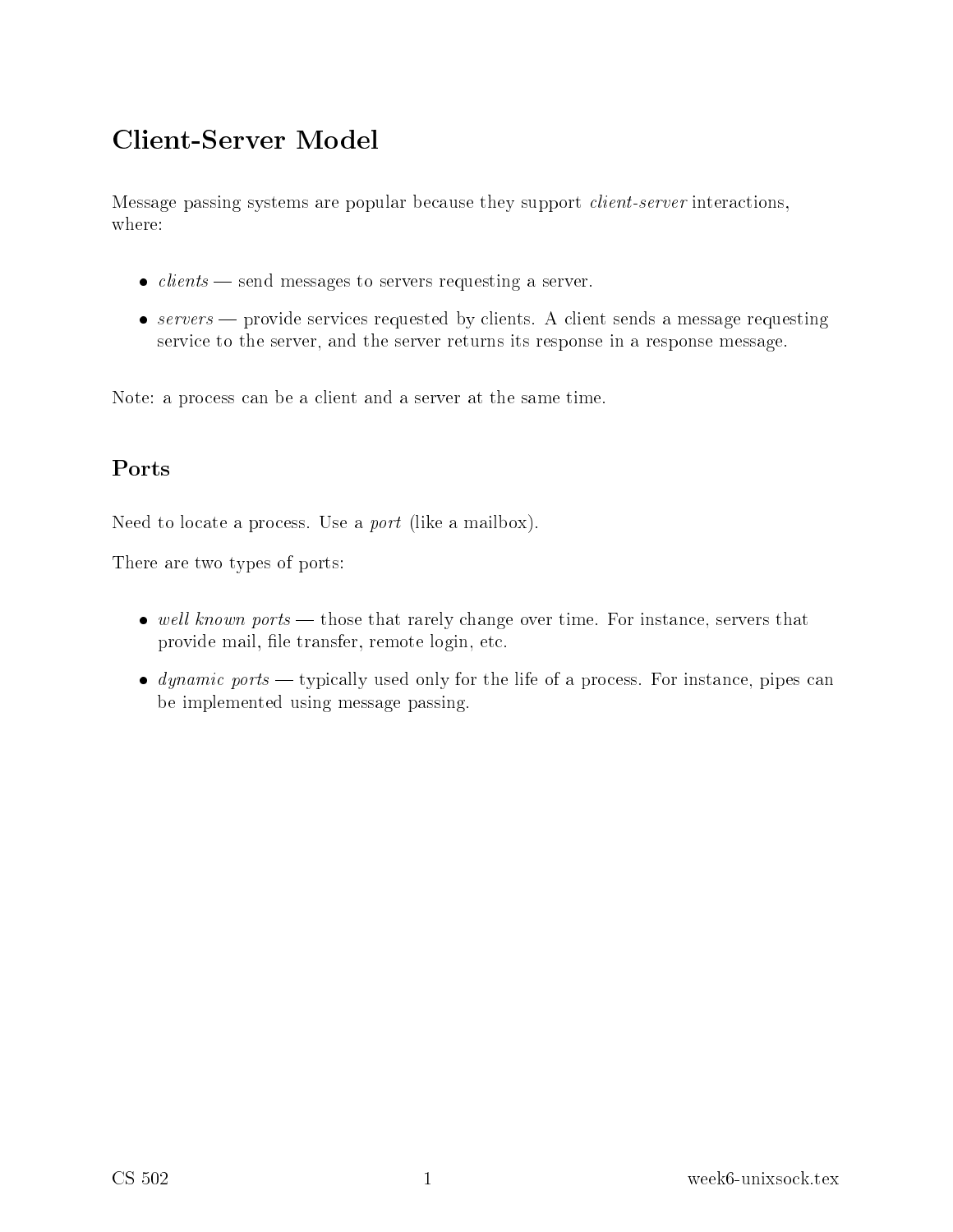### Examples of Servers

- mail server allows client mail program to connect to mail server on remote ma
hine.
- login server allows clients to establish login sessions on remote machine.
- $\bullet$  file servers client requests to read or write part of a file. The server might support several operations, including *read, write, open, close* and *seek*.
- $\bullet$  sort server takes a list of items from the client, sorts them, and returns the sorted list
- $\bullet$  authentication server  $-$  grants permissions to access files, log into the system, etc.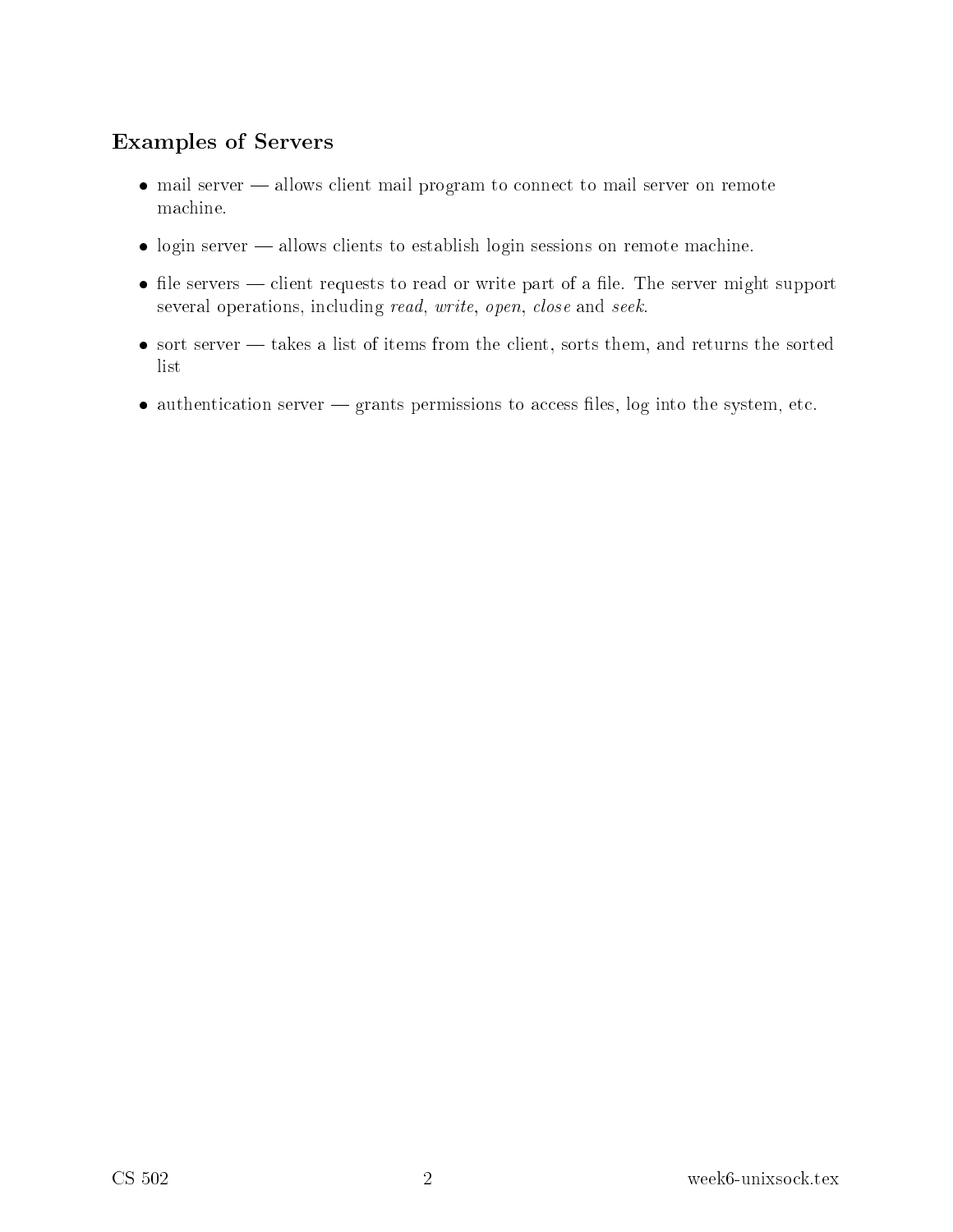# **Sockets**

How do we provide interpro
ess ommuni
ation between pro
esses that do not share a ommon an
estor?

So
kets are a generalization of le input/output that supports interpro
ess ommuni
ation.

Solution: applications use *sockets* and *bind* port names to them. Processes then send messages to the bound (port) name.

## Finger Server Example

- 1. Create socket (using *socket* () (don't look at details)
- 2. Bind port number to socket. Look in /etc/services using *qetservbyname*(). Well-known port number.
- 3. Wait for request. On request gather information and send response to requesting port.

Finger Client:

- 1. Create so
ket and bind arbitrary port number to so
ket.
- 2. Get port number and host address of finger port.
- 3. Send request to finger port (containing client port address).
- 4. Wait for response, read it, and leanup.

Describe for a server that forks off a process to handle the connection. Use an alternate port for the server.

Look at picture!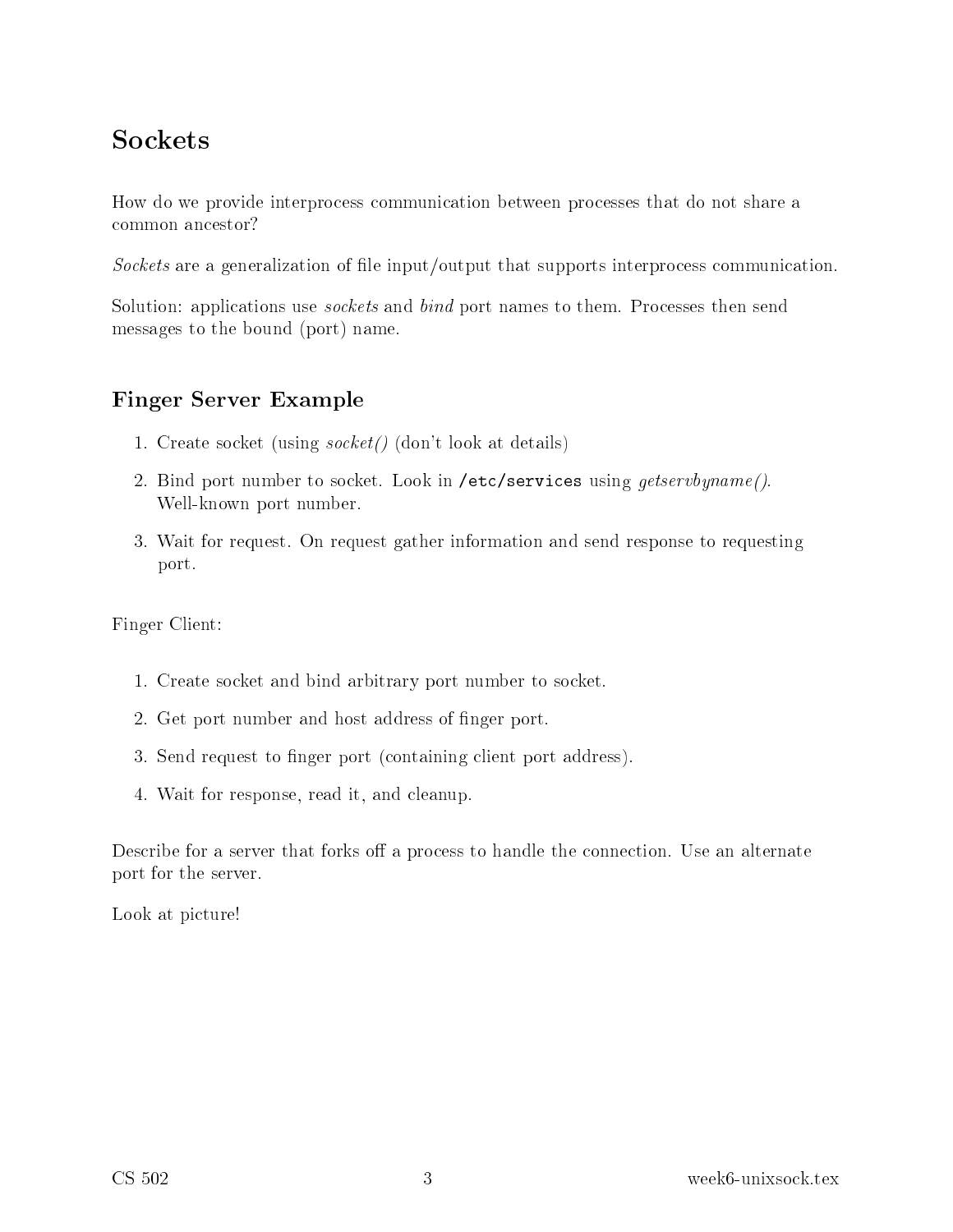## Code Example

Client send user name and receives back a message.

```
< ccc7 /cs/cs502/public/example 1 >make sockclient
gcc -g -c -o sockclient.o sockclient.c
gcc -g -o sockclient sockclient.o
< ccc7 /cs/cs502/public/example 2 >make sockserver
gcc -g -c -o sockserver.o sockserver.c
gcc -g -o sockserver sockserver.o
< ccc7 /cs/cs502/public/example 3 >./sockserver 4242 &
[1] 25269
\blacksquare \blacksquare \blacksquare \blacksquare \blacksquare \blacksquare \blacksquare \blacksquare \blacksquare \blacksquare \blacksquare \blacksquare \blacksquare \blacksquare \blacksquare \blacksquare \blacksquare \blacksquare \blacksquare \blacksquare \blacksquare \blacksquare \blacksquare \blacksquare \blacksquare \blacksquare \blacksquare \blacksquare \blacksquare \blacksquare \blacksquare \blacks< ccc7 /cs/cs502/public/example 4 >./sockclient ccc7 4242
Hello 
ew, you are visitor number 1 to this server
< ccc7 /cs/cs502/public/example 5 >./sockclient ccc7 4242
Hello 
ew, you are visitor number 2 to this server
< ccc7 /cs/cs502/public/example 6 >kill %1
[1] Terminated ./sockserver 4242
```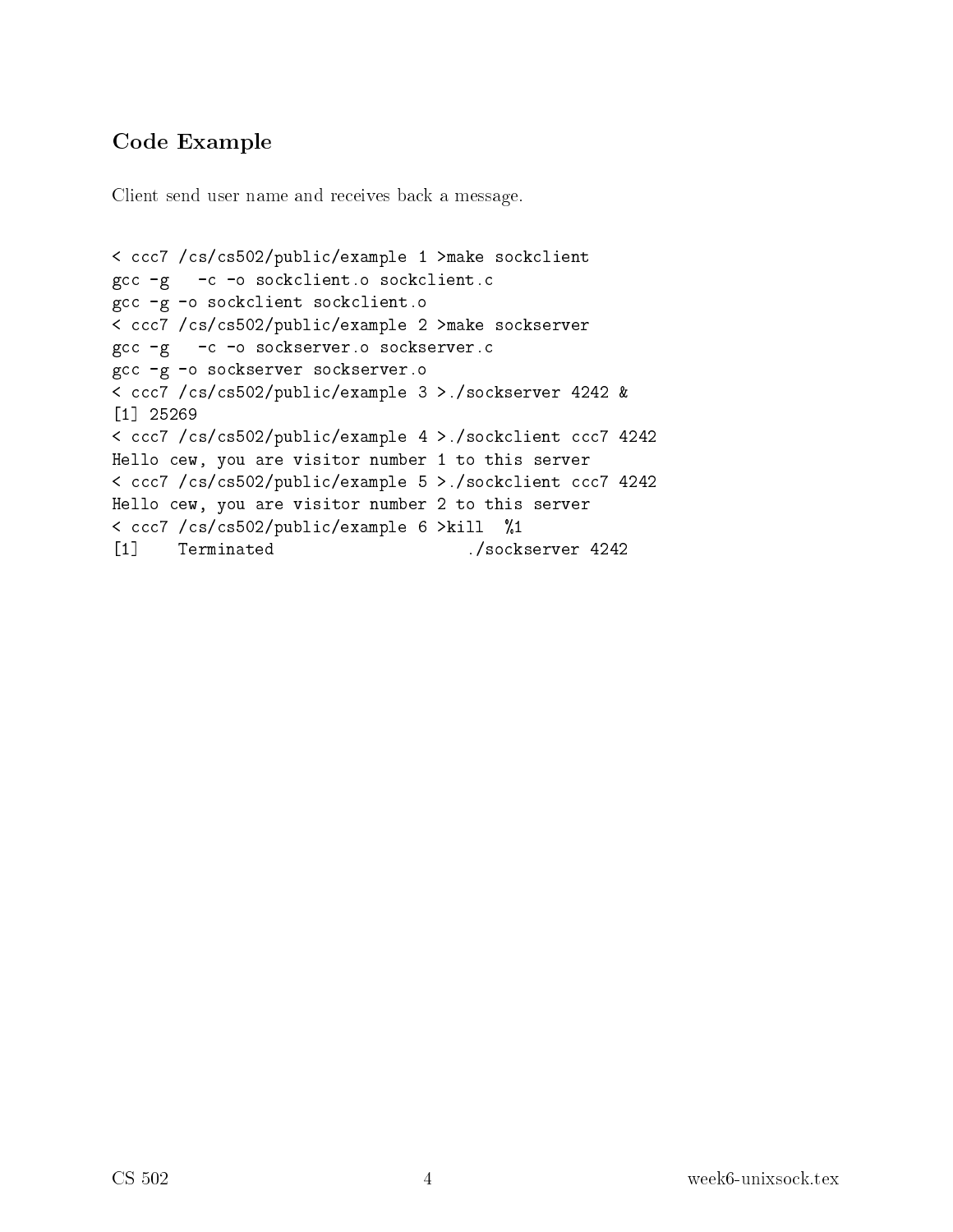#### **Client**

```
/* adapted from Sample 25_1 from "Computer Networks and Internets, 2nd ed by Comer */
/* sockclient.c - code for example client program that uses TCP */#ifndef unix
#define WIN32
#include <windows.h>
#include <winsock.h>
#else
#define closesocket close
#include <sys/types.h>
#include <sys/socket.h>
#include <netinet/in.h>
#include <arpa/inet.h>
#include <netdb.h>
#endif
#include <stdio.h>
#include <string.h>
#include <pwd.h>
#define PROTOPORT 5193 /* default protocol port number */
extern int
                   errno;
char localhost[] = "localhost"; /* default host name
                                                              \ast/* Program: client
* Purpose: allocate a socket, connect to a server, and print all output
* Syntax: client [ host [port] ]
\asthost - name of a computer on which server is executing
              port - protocol port number server is using
 \ast* Note: Both arguments are optional. If no host name is specified,
           the client uses "localhost"; if no protocol port is
            specified, the client uses the default given by PROTOPORT.
 \ast\ast /
main(argc, argv)int argc;
```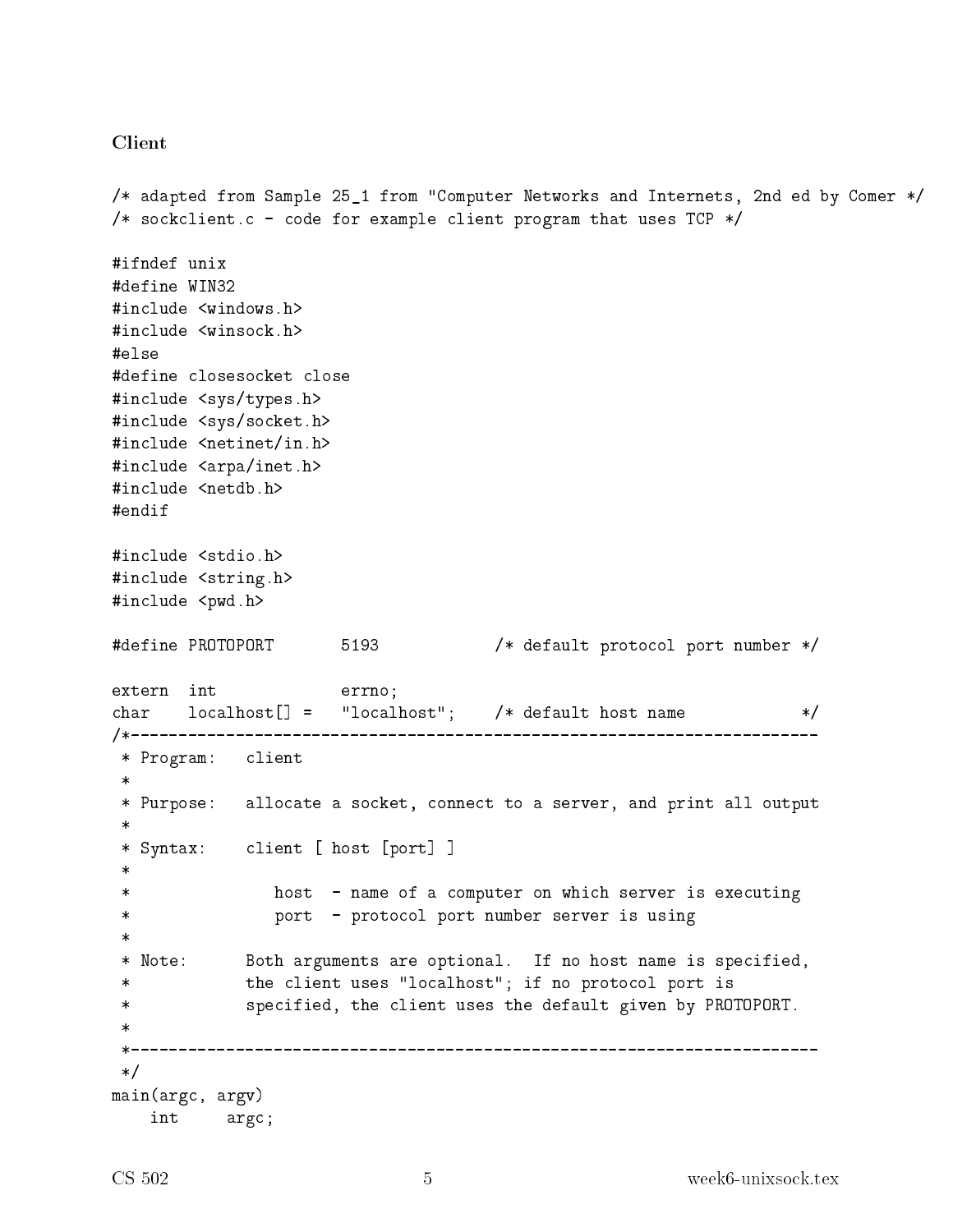```
char
            *argv[];
\mathcal{L}struct hostent *ptrh; /* pointer to a host table entry
                                                                       \ast/struct protoent *ptrp; /* pointer to a protocol table entry
                                                                       \ast/struct sockaddr_in sad; /* structure to hold an IP address
                                                                       \ast//* socket descriptor
    int
            sd;
                                                                       \ast/int
            port;
                             /* protocol port number
                                                                       \ast/char/* pointer to host name
                                                                       \ast/*host;
    int
                             /* number of characters read
                                                                       \ast/n;
                            /* buffer for data from the server
            buf \lceil 1000 \rceil ;
    char
                                                                       \ast /
#ifdef WIN32
    WSADATA wsaData;
    WSAStartup(0x0101, &wsaData);
#endif
    struct passwd *ppwd;
    memset((char *)&sad, 0, sizeof(sad)); /* clear sockaddr structure */
    sad.sin_family = AF_INET; /* set family to Internet
                                                                       \ast//* Check command-line argument for protocol port and extract
                                                                       \ast//* port number if one is specified. Otherwise, use the default */
    /* port value given by constant PROTOPORT
                                                                       \ast/if (argc > 2) {
                                     /* if protocol port specified
                                                                       \ast/port = atoi(argv[2]); /* convert to binary
                                                                  \ast/} else {
        port = PROTOPORT; /* use default port number
                                                               */
    \mathcal{F}if (port > 0)/* test for legal value
                                                                       \ast/sad.sin-port = htons((u_short)port);else {
                                     /* print error message and exit */fprintf(stderr,"bad port number \sqrt{k}s\n", argv[2]);
        exit(1);
    \mathcal{F}/* Check host argument and assign host name. */
    if (argc > 1) {
        host = \arg v[1]; /* if host argument specified */} else \{host = localhost;\mathcal{F}/* Convert host name to equivalent IP address and copy to sad. */
    ptrh = gethostbyname(host);
```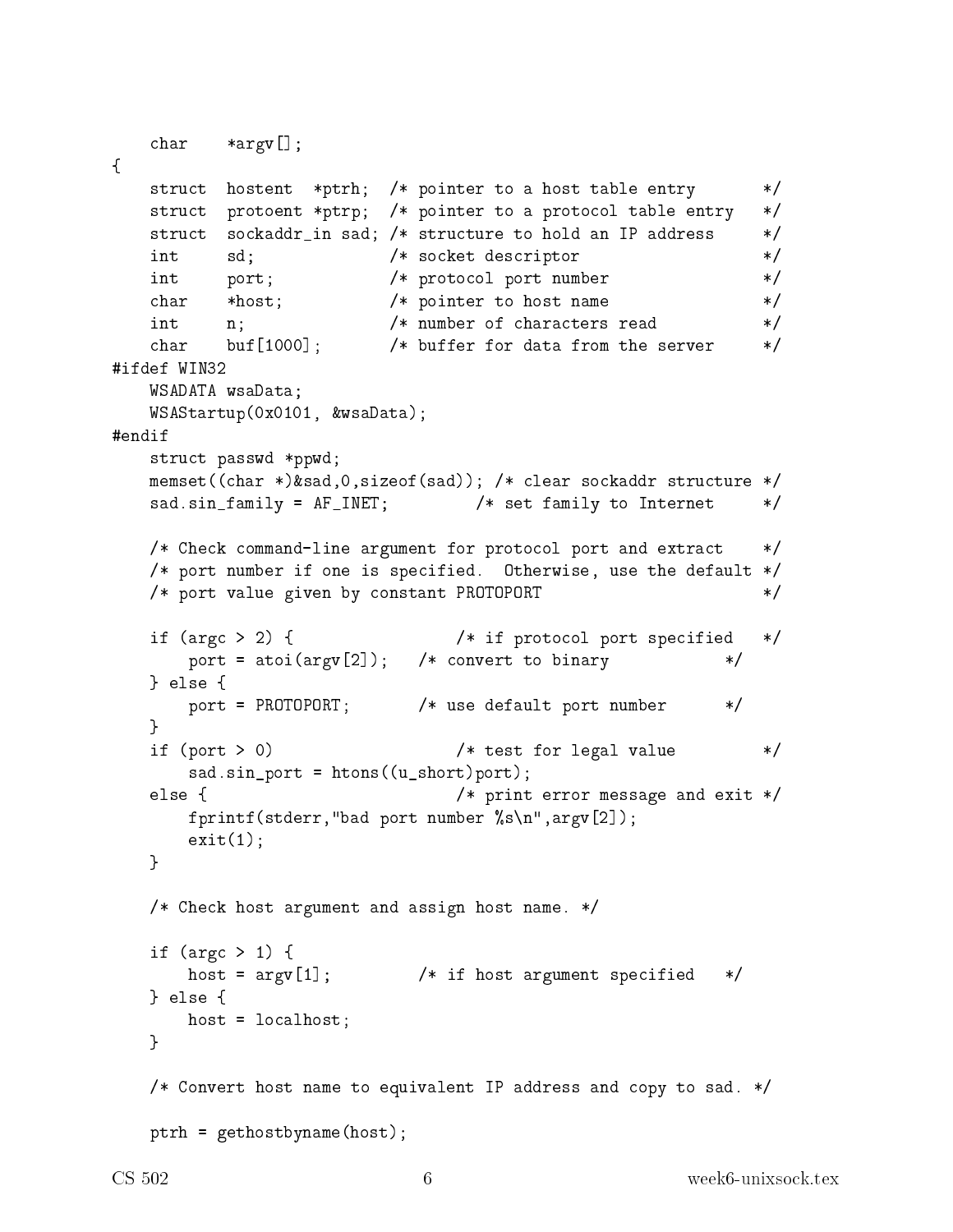```
if ( ((char *)ptrh) == NULL ) {
    fprintf(stderr,"invalid host: %s\n", host);
    exit(1);
}
mem
py(&sad.sin_addr, ptrh->h_addr, ptrh->h_length);
/* Map TCP transport proto
ol name to proto
ol number. */
if ( ((int)(ptrp = getprotobyname("tcp")) = = 0) {
    fprintf(stderr, "cannot map \"tcp\" to protocol number");
    exit(1);
}
/* Create a socket. */sd = so
ket(PF_INET, SOCK_STREAM, ptrp->p_proto);
if (sd \langle 0) {
    fprintf(stderr, "socket creation failed\n");
    exit(1);}
/* Connect the socket to the specified server. */
if (connect(sd, (struct sockaddr *)&sad, sizeof(sad)) < 0) {
    fprintf(stderr,"
onne
t failed\n");
    exit(1);
}
/* Repeatedly read data from socket and write to user's screen. */
if ((ppwd = getpwuid(getuid))) == NULL) {
    fprintf(stderr,"
ould not get user name\n");
    exit(1);
P.
}
/* send our user name */
send(sd, ppwd->pw_name, strlen(ppwd->pw_name)+1, 0);
n = rev(sd, but, sizeof(buf), 0);while (n > 0) {
    write(1, but, n);n = rev(sd, but, sizeof(buf), 0);P.
}
/* Close the socket. */closesocket(sd);
```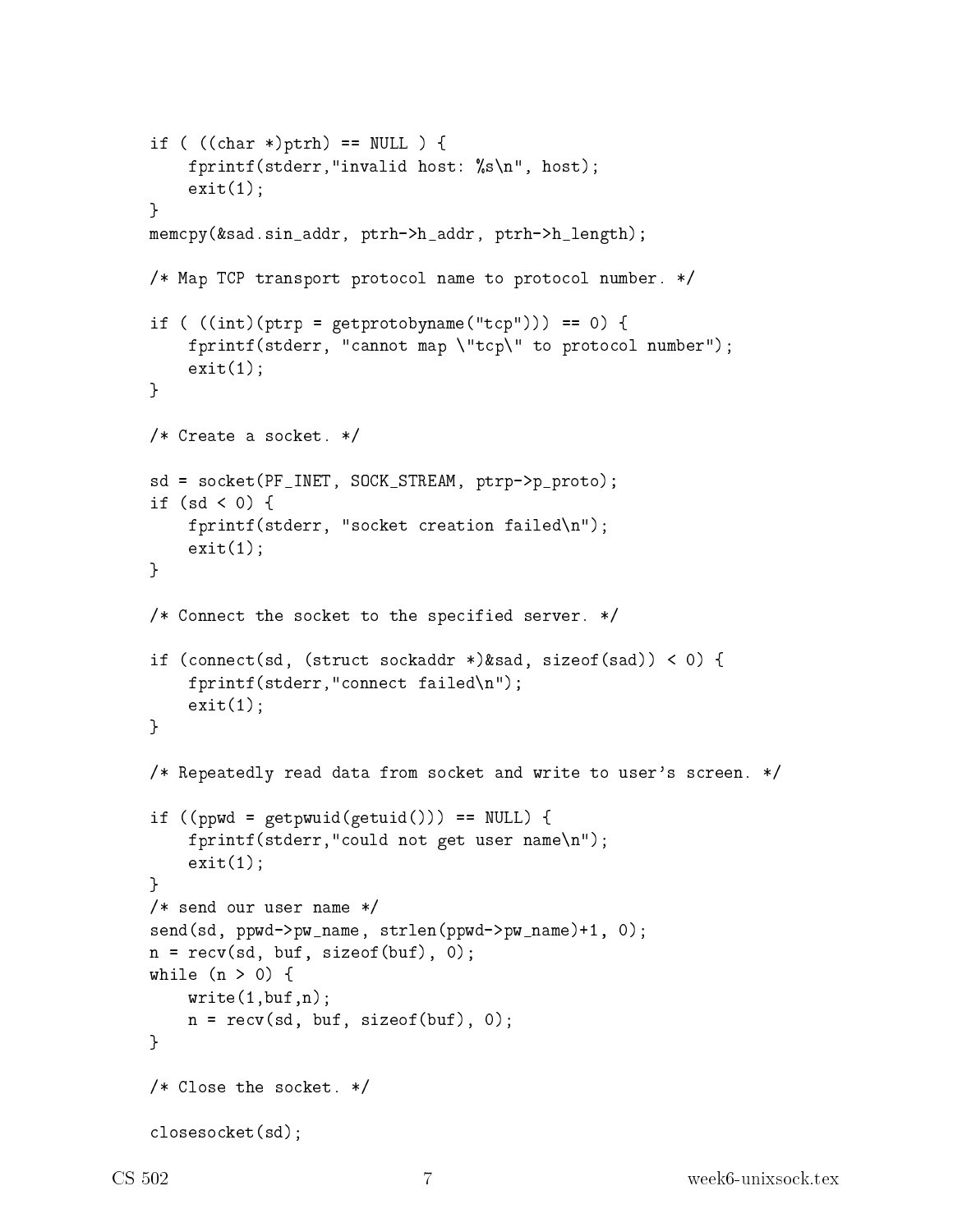```
/* Terminate the client program gracefully. */exit(0);\}
```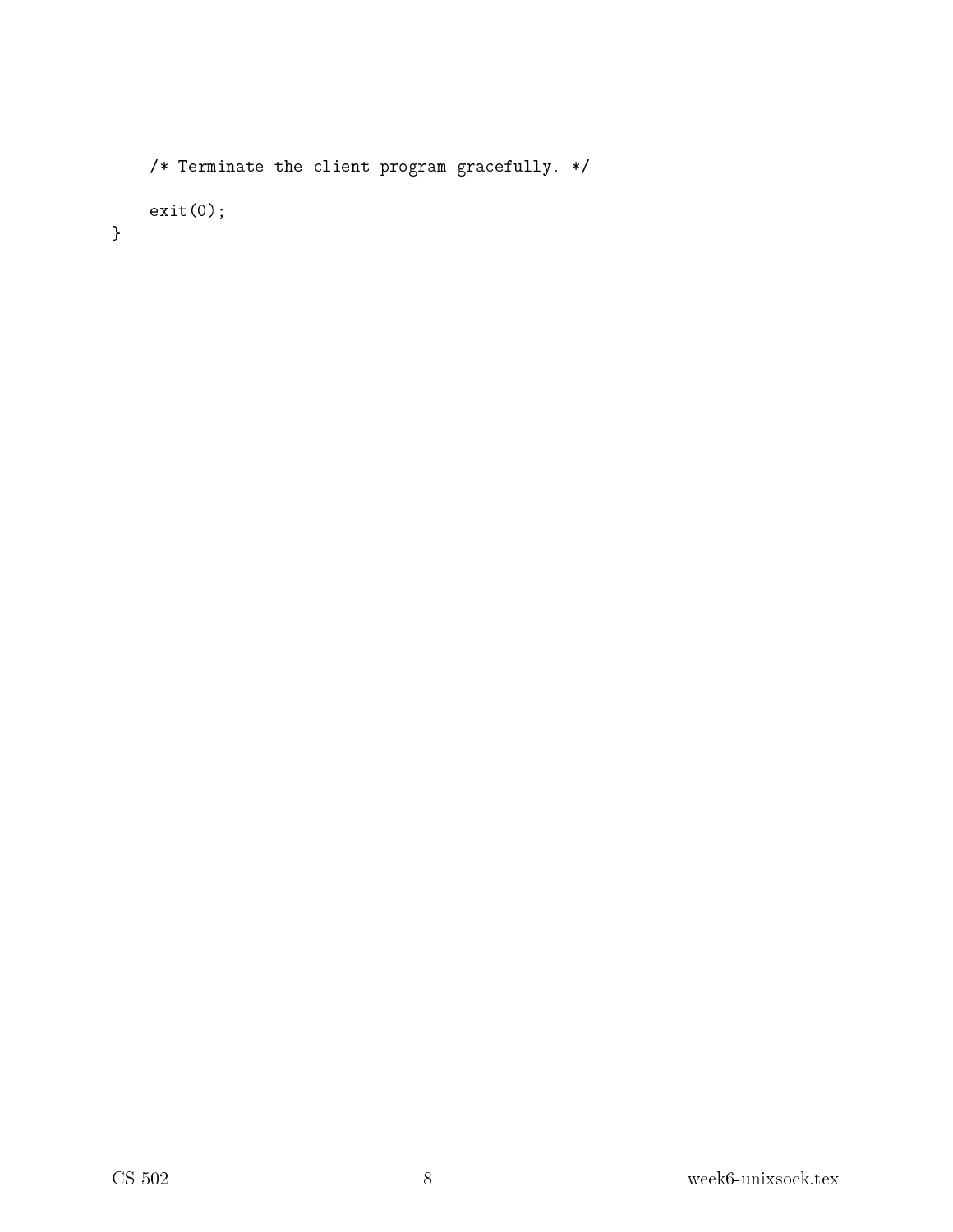#### **Server**

```
/* adapted from Sample 25_2 from "Computer Networks and Internets, 2nd ed by Comer */
/* sockserver.c - code for example server program that uses TCP */#ifndef unix
#define WIN32
#include <windows.h>
#include <winsock.h>
#else
#define closesocket close
#include <sys/types.h>
#include <sys/socket.h>
#include <netinet/in.h>
#include <netdb.h>
#endif
#include <stdio.h>
#include <string.h>
#define PROTOPORT 5193 /* default protocol port number */
#define QLEN
                   6
                                /* size of request queue */
int visits = 0;
                                /* counts client connections */* Program: server
\ast* Purpose: allocate a socket and then repeatedly execute the following:
             (1) wait for the next connection from a client
\ast(2) send a short message to the client
             (3) close the connection
            (4) go back to step (1)\ast* Syntax: server [ port ]
 \ast\astport - protocol port number to use
* Note: The port argument is optional. If no port is specified,
           the server uses the default given by PROTOPORT.
 \ast /
main(argc, argv)int argc;
```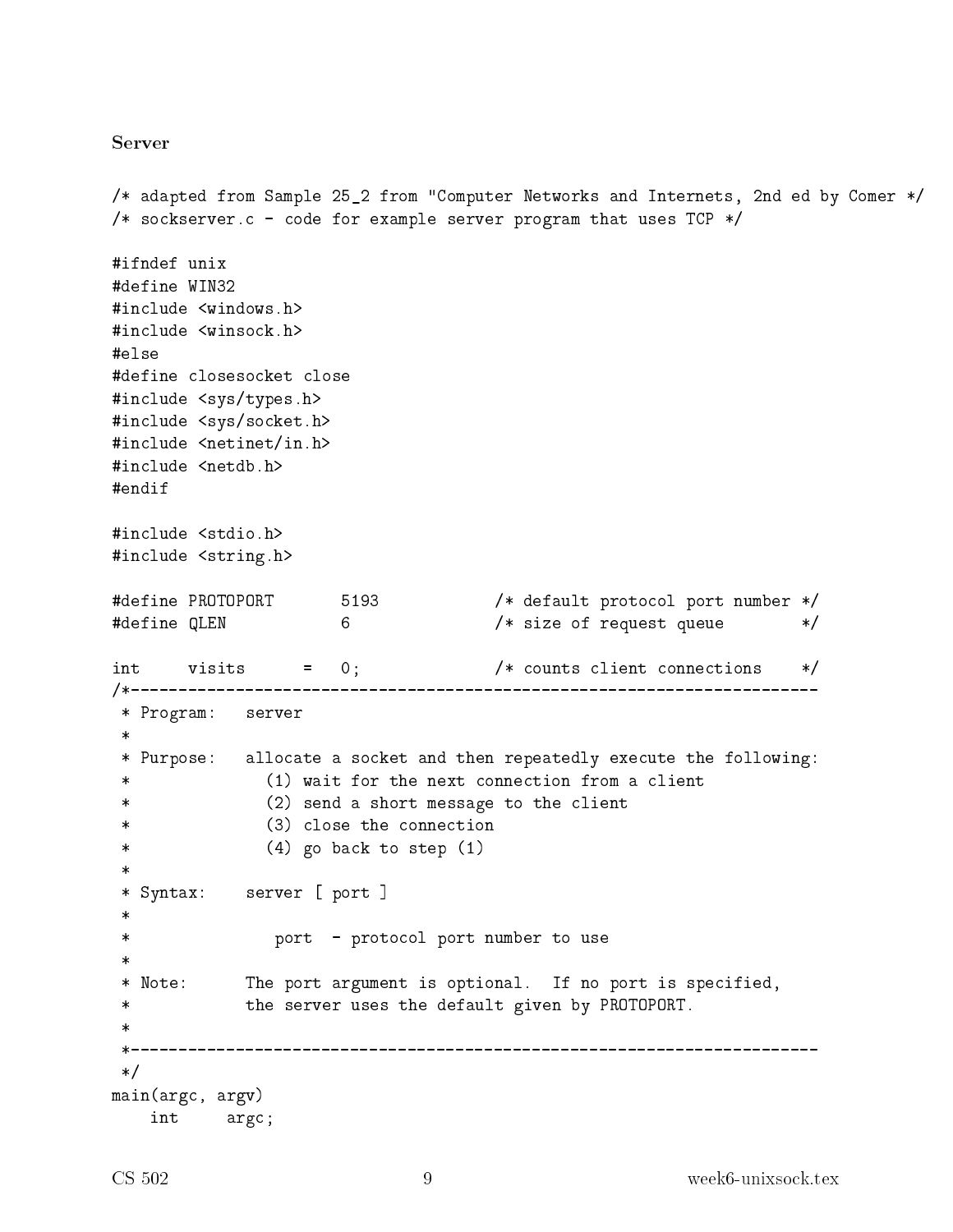```
char *argv[];
\mathcal{L}struct hostent *ptrh; /* pointer to a host table entry
                                                                      \ast /
    struct protoent *ptrp; /* pointer to a protocol table entry
                                                                      \ast/struct sockaddr_in sad; /* structure to hold server's address
                                                                      \ast/struct sockaddr_in cad; /* structure to hold client's address
                                                                      \ast//* socket descriptors
    int
            sd, sd2;
                                                                      \ast//* protocol port number
                                                                      \ast/int
            port;
            alen;
                            /* length of address
                                                                      \ast/int
            buf [1000] ;
                            /* buffer for string the server sends
    char
                                                                      \ast/char \quad \text{ubuf}[100];/* buffer for user string
                                                                      \ast /
#ifdef WIN32
    WSADATA wsaData;
    WSAStartup(0x0101, &wsaData);
#endif
    memset((char *)&sad, 0, sizeof(sad)); /* clear sockaddr structure */
    sad.sin_family = AF_INET; /* set family to Internet
                                                                      \ast/sad.sin_addr.s_addr = INADDR_ANY; /* set the local IP address
                                                                      \ast//* Check command-line argument for protocol port and extract
                                                                      \ast//* port number if one is specified. Otherwise, use the default */
    /* port value given by constant PROTOPORT
                                                                      \ast/if (argc > 1) {
                                     /* if argument specified
                                                                      \ast/port = atoi(argv[1]); /* convert argument to binary
                                                                  \ast/} else {
        port = PROTOPORT; /* use default port number
                                                                  \ast/\mathcal{F}/* test for illegal value
    if (port > 0)\ast/sad.sin-port = htons((u_short)port);else {
                                     /* print error message and exit */fprintf(stderr,"bad port number \sqrt{k}s\n", argv[1]);
        exit(1);\mathcal{F}/* Map TCP transport protocol name to protocol number */
    if ( ((int)(ptrp = getprotobyname("tcp")) = = 0) {
        fprintf(stderr, "cannot map \"tcp\" to protocol number");
        exit(1):P.
    /* Create a socket */
```